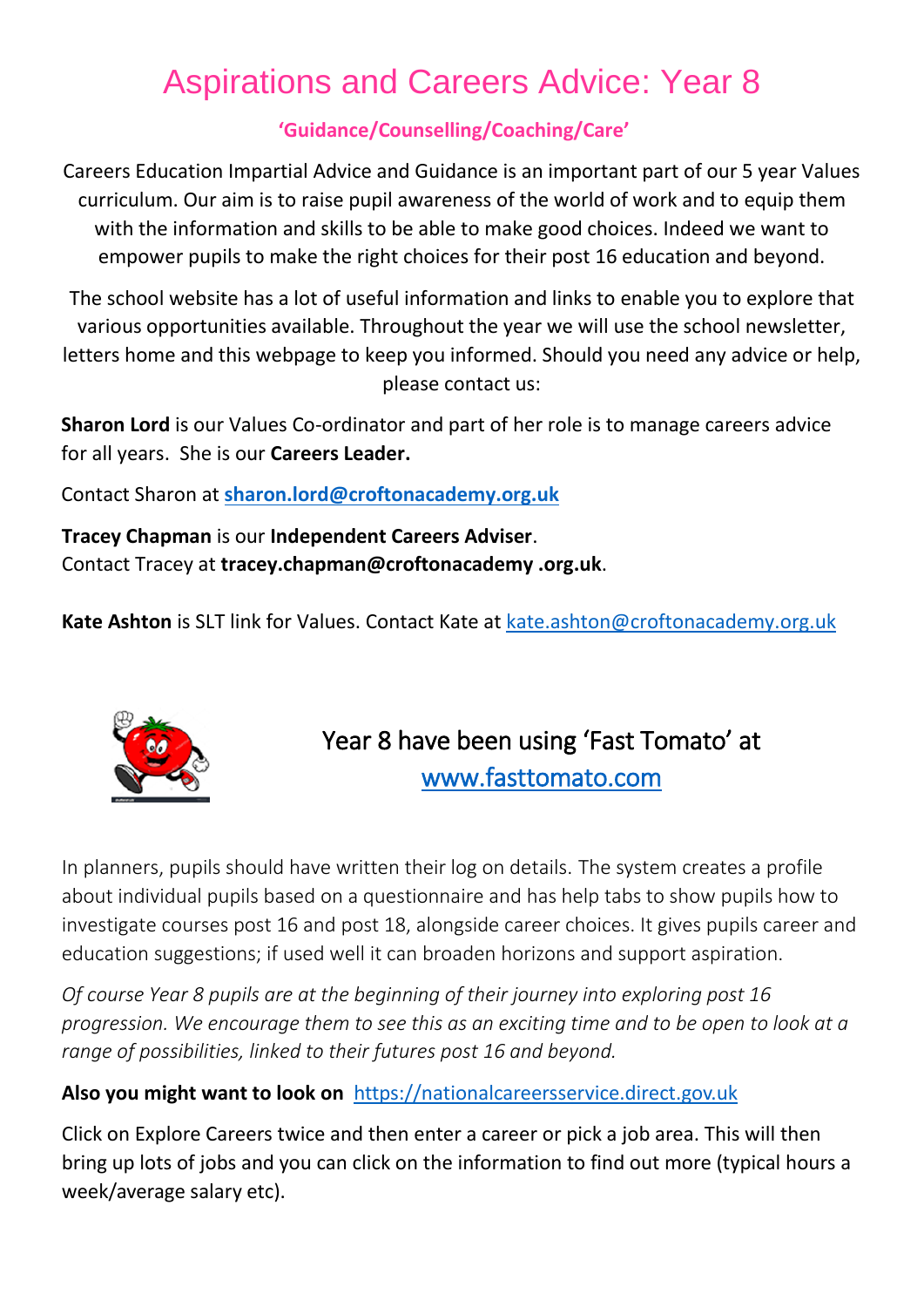Explore choices and find Labour Market Information by using eClips. eClips is also a useful tool and can be accessed via PC, table or mobile phone [www.eclips-online.co.uk](http://www.eclips-online.co.uk/)

- Browse the site using the tabs at the top of the screen. Choose to explore different careers, education and employment options including live labour market  $\begin{array}{|ccc|} \hline \bullet & \circ \circ \circ \\ \leftarrow & \circ & \bullet \end{array}$ information **PCLIPS** advíza
- There is also a section under the education tab on Wellbeing
- Try using the Careers Wizard if you are not sure what job would suit you. It matches you to jobs/careers. Just click on the tab and answer a few short questions



 Pupils who are finding the website difficult to use should call to see Tracey Chapman in the Careers Office on the English corridor on a Tuesday or Thursday, or should pop to see Mrs Ashton.



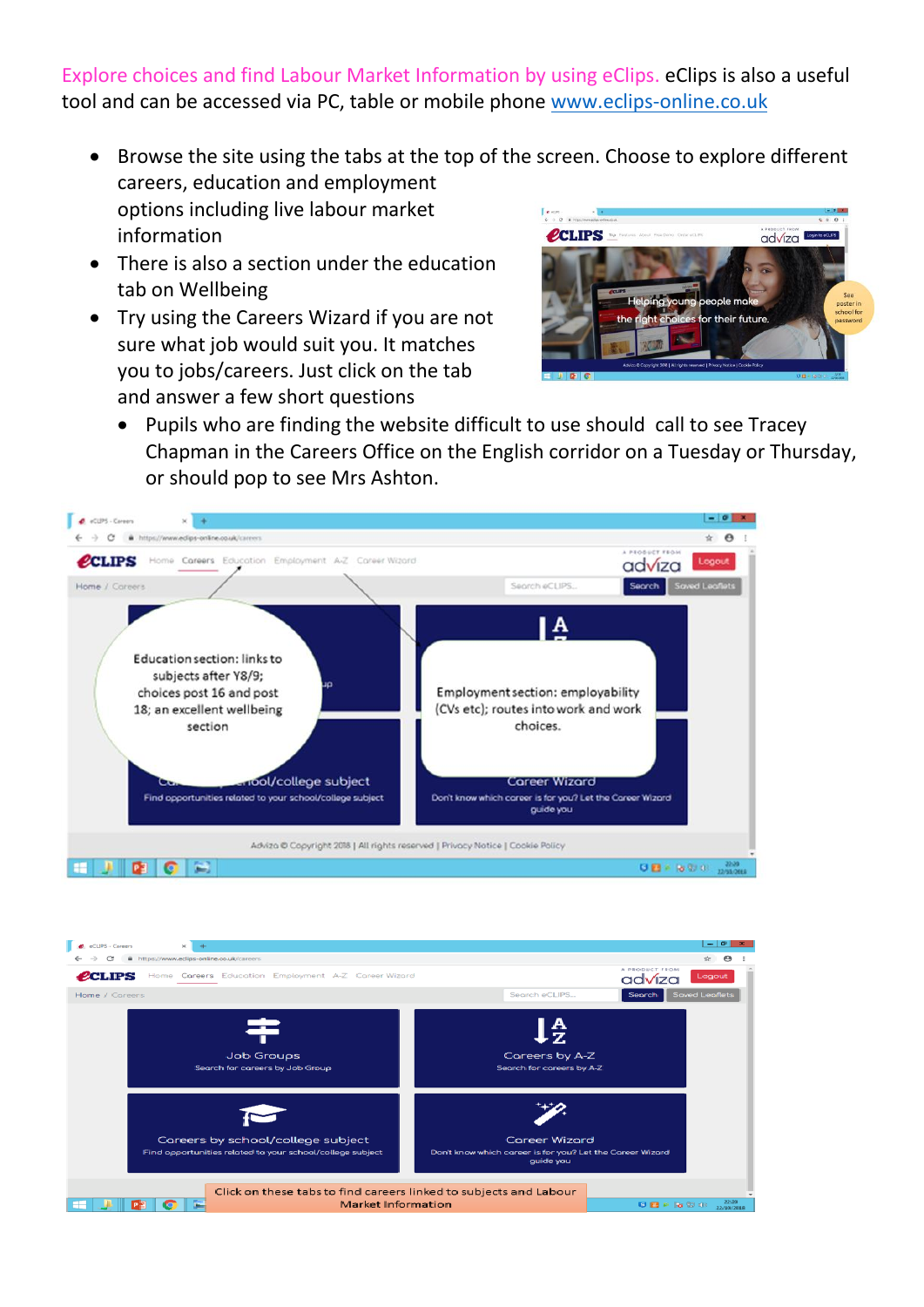

It's important to us that your child/children are prepared for their future and are given the right support, advice and inspiration to make informed choices about careers and training once they have left school. There are currently 126,000 businesses located in the Leeds City Region who all contribute to the Region being the largest economy in England outside of London and the South East.



Our region offers many job opportunities, especially in the manufacturing, engineering, construction and digital industries, where employers are currently finding it difficult to fill roles due to lack of people with the right skills.

To help our pupils gain the right training, skills and work experience to succeed in future employment, the Leeds City Region Enterprise Partnership (LEP) are offering resources, activities and links to employers through the #futuregoals campaign. futuregoals.co.uk has been designed to encourage young people to think about the job opportunities available to them and what they need to do next to fulfil their #futuregoals. Discover what it's really like to work in the City Region's key industries and how these industries are constantly evolving, making the Region an exciting place to live, work and study.

As a school, we are dedicated to delivering career activities, enabling our pupils to meet with employers, learn about degree level apprenticeships, access information about university or college courses and gain the right transferable skills to succeed in employment. We'd like to encourage you and your child/children to take a look at the futuregoals website so that together we can give them the best start to future employment.